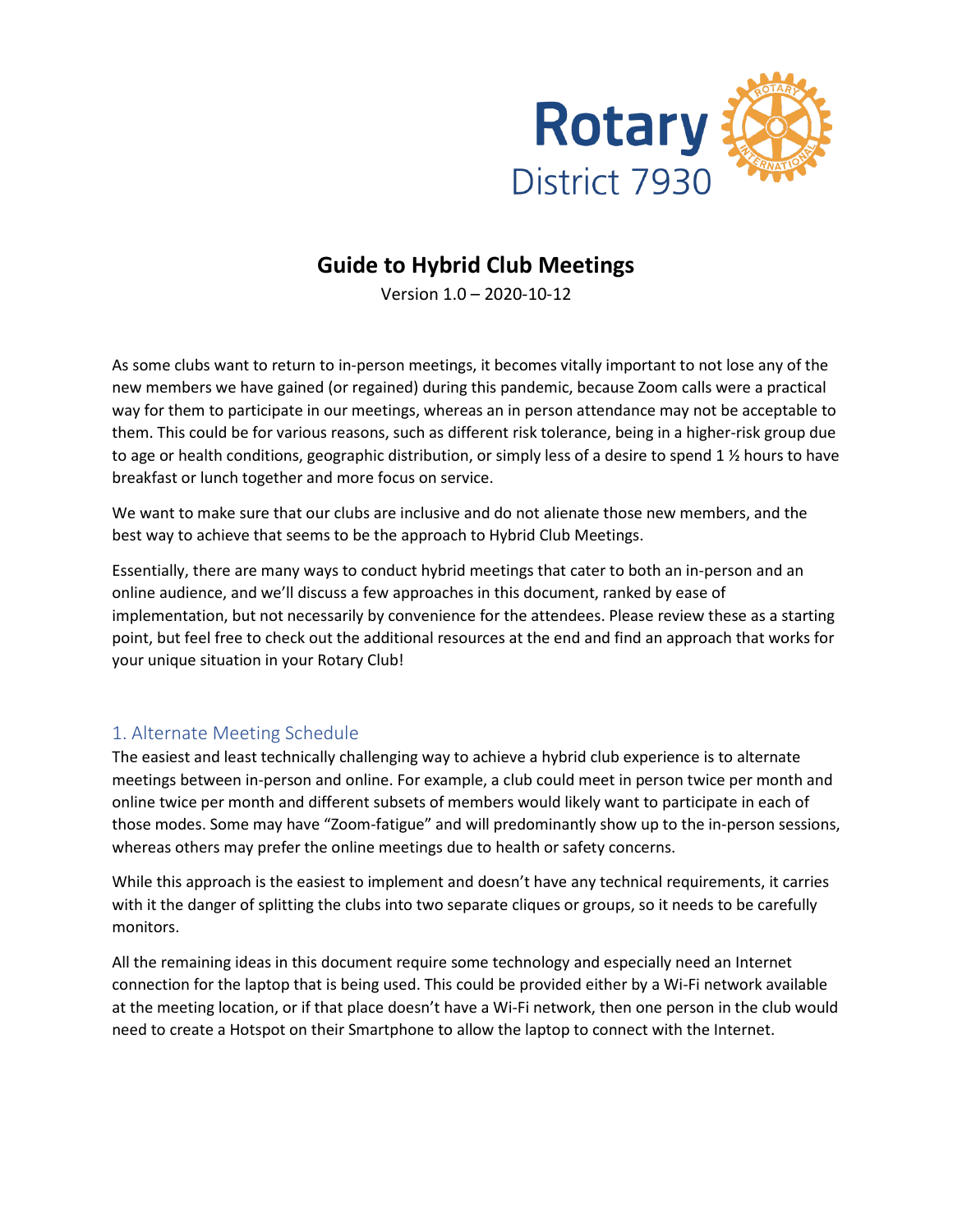

## 2. Bring a laptop

The next option is to simply bring a laptop to any in-person meeting and run Zoom on that laptop and allow people to participate online. The tricky bit about this is the placement of the laptop and how to ensure that people who are online do not feel like  $2<sup>nd</sup>$  class citizens. Think of the people on Zoom as a group that is sitting together at one (virtual) table, and make sure to include them in your Happy Dollars and Announcements, if/when you do those.

While the in-person group of your club is going to the buffet or being served breakfast/lunch/dinner, consider having a table chair on Zoom lead the discussion at the virtual table – especially if you have visitors to your club, you can ask them to introduce themselves and this helps the virtual members all feel more included. During that phase of the meeting, consider using Gallery View on Zoom so that the in-person group can see all the faces of all the online attendees.

While there is a speaker at the podium (could be the president or a guest speaker) the laptop should be placed so that the camera faces the speaker. That way the speaker will see both their in-person and online audience and can make eye-contact alternatingly with each subset of the population.

During other parts of the meeting, for example happy dollars or when a committee chair gives a report from their table rather than the dais, it would be ideal if the laptop could be turned to face the person speaking or – even better – could be brought close to the table where the person is speaking, so that all who are online can also hear them well.

Similarly, if any online members would like to say something, it would be great to bring the laptop to a place where all in-person members can hear the online speaker well. This could potentially be done by placing the laptop onto the dais, if the club has a microphone and PA system there, which could pick up the sound from the laptop. At that point in time, make sure you switch Zoom to Speaker View so that the person speaking will be shown as the main focus on the laptop screen.

# 3. Bring a laptop and use a projector (or large screen TV)

If the physical meeting facility is a meeting hall that has a large screen TV available, or if your club or the meeting facility has a projector and screen, then the experience for in-person attendees can be greatly enhanced, by connecting your laptop to the projector or large screen TV. This will put the Zoom call with all the online faces on a much larger display surface and make it easier for the in-person attendees to see all the online attendees, which creates a greater sense of community. For most of the meeting, you will want to use Gallery View in Zoom, so that the in-person attendees can see all virtual attendees.

As mentioned in #2 above, make sure to include the online attendees in Happy Dollars and Announcements, and think of them as just one more table in the room. If possible, designate a table leader for the virtual group to lead the discussion while the in-person group goes to the buffet or is being served breakfast/lunch.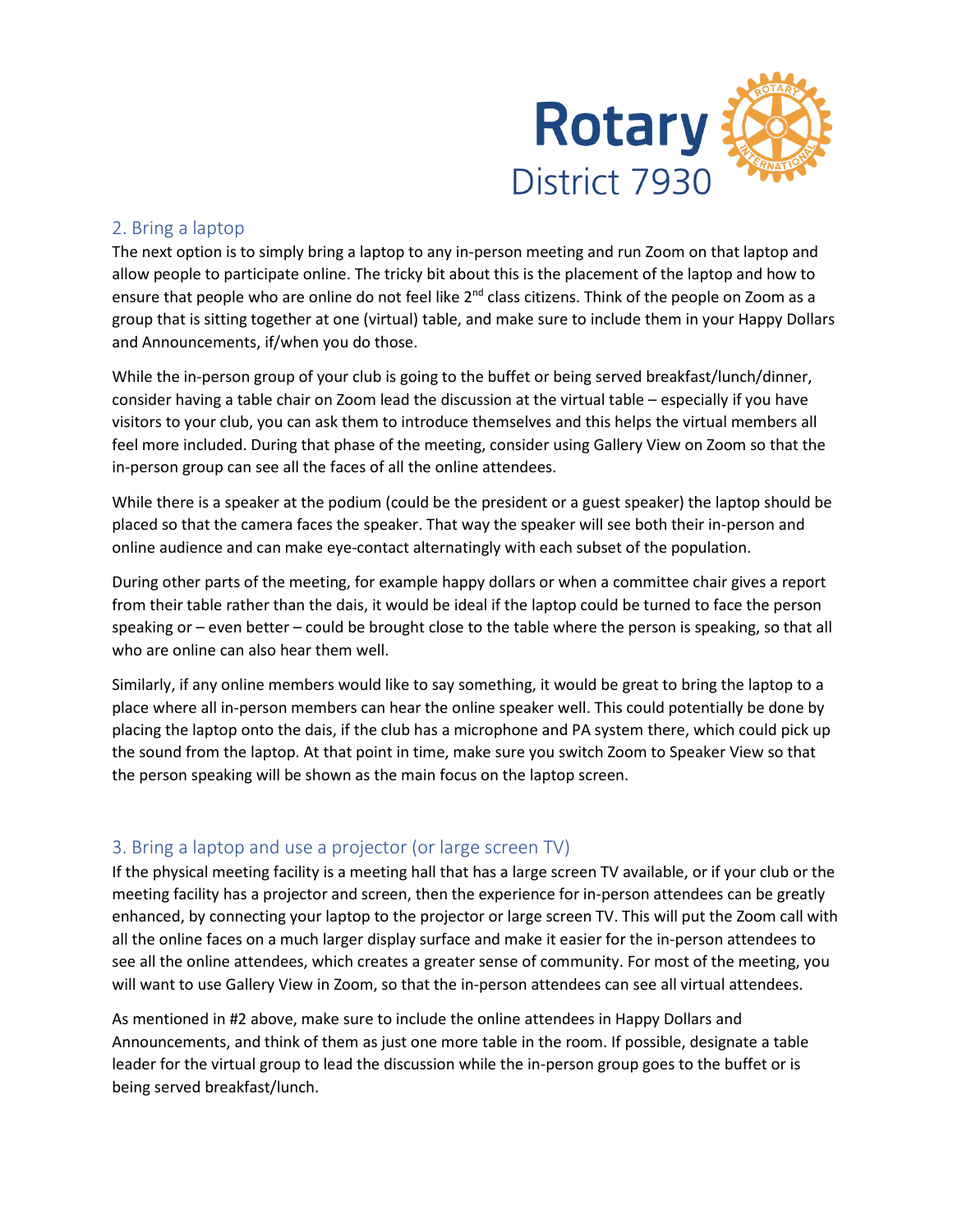

Ideally, the laptop should also be able to send the sound output to the large screen TV or projector so that when people on the online side are talking, the in-person attendees can hear them a lot better, than if the sound only came out of the laptop speaker. Usually, any HDMI cable connection from the laptop to the TV or projector will carry both the audio and video signals.

This setup also would allow a speaker to be an online attendee and to easily present their PowerPoint slides to both the online participants and the in-person meeting participants at the same time. When you get to the portion of the meeting, where you have online attendees speak to the entire group – either as the speaker of the day, or even just for Happy Dollars, consider switching Zoom to Speaker View so that the in-person group can better see the face of the person who is currently speaking.

We have several clubs in our district, who have already used this approach successfully. For example, both the Greater Salem, NH Club and the Haverhill Rotary Club have used this approach for several meetings and presentations, including the annual DG Visit. If you want to see an example of how this can work really well, consider visiting one of their upcoming meetings…

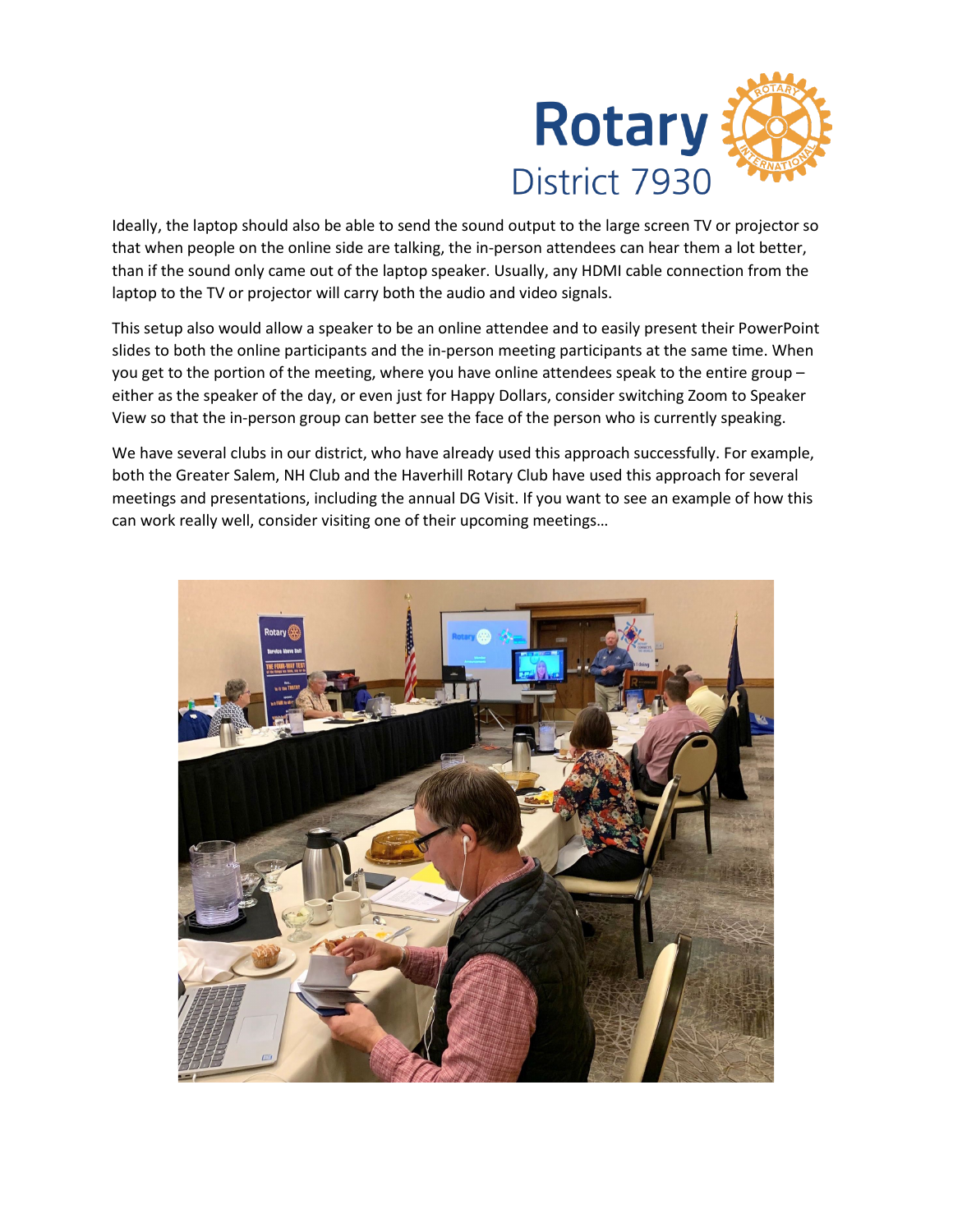

## 4. Bring a laptop, use a projector (or large screen TV), and a webcam

This is similar to #3 above, but instead of utilizing the laptop's built in camera, which doesn't always have a great resolution, and also can only be pointed in the direction that the laptop screen is facing, this approach uses an external webcam – typically connected to the laptop via USB cable - that can then be placed on a tripod so that online participants can get a better view of the room and all in-person participants.



Such an external webcam can be placed on a tripod so that it provides a stable view of the meeting room to show both participants and also any speakers that may be at the dais, such as the club president, committee chairs giving their reports, or an in-person speaker present at the physical meeting location.

Usually, Rotary Clubs will already have used laptops and projectors in the past, so this option only represents a small additional investment into buying a webcam and a tripod. If you are planning to buy a webcam, make sure it supports 1080p resolution at a minimum.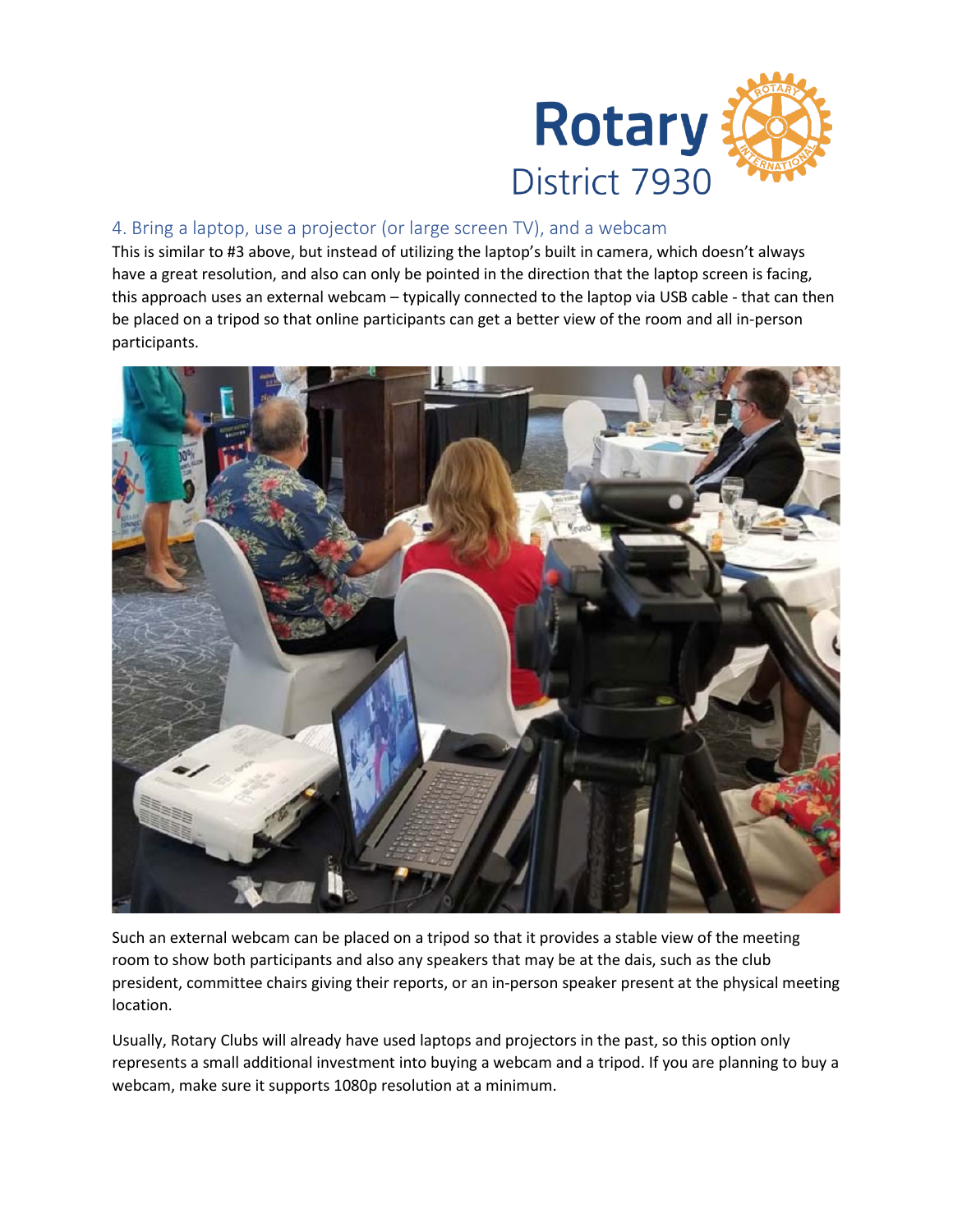

## 5. Utilize a specialized remote-attendance / conferencing device

There is a host of remote-presence and hybrid meeting devices available for the corporate world, and some of those could easily be repurposed for a Rotary Club environment. Two of the most common devices being used in the corporate world are:

#### Logitech Meetup

The Meetup is basically a webcam on steroids. It would be used similar to the approach discussed in #4 above, but instead of a regular consumer-level webcam, the meetup is a much larger device that typically would get mounted underneath the large scale TV or the screen that the projector points to.

An example of how a Meetup setup could look like is this:



To learn more about Logitech Meetup, go to this page:

<https://www.logitech.com/en-us/product/meetup-conferencecam>